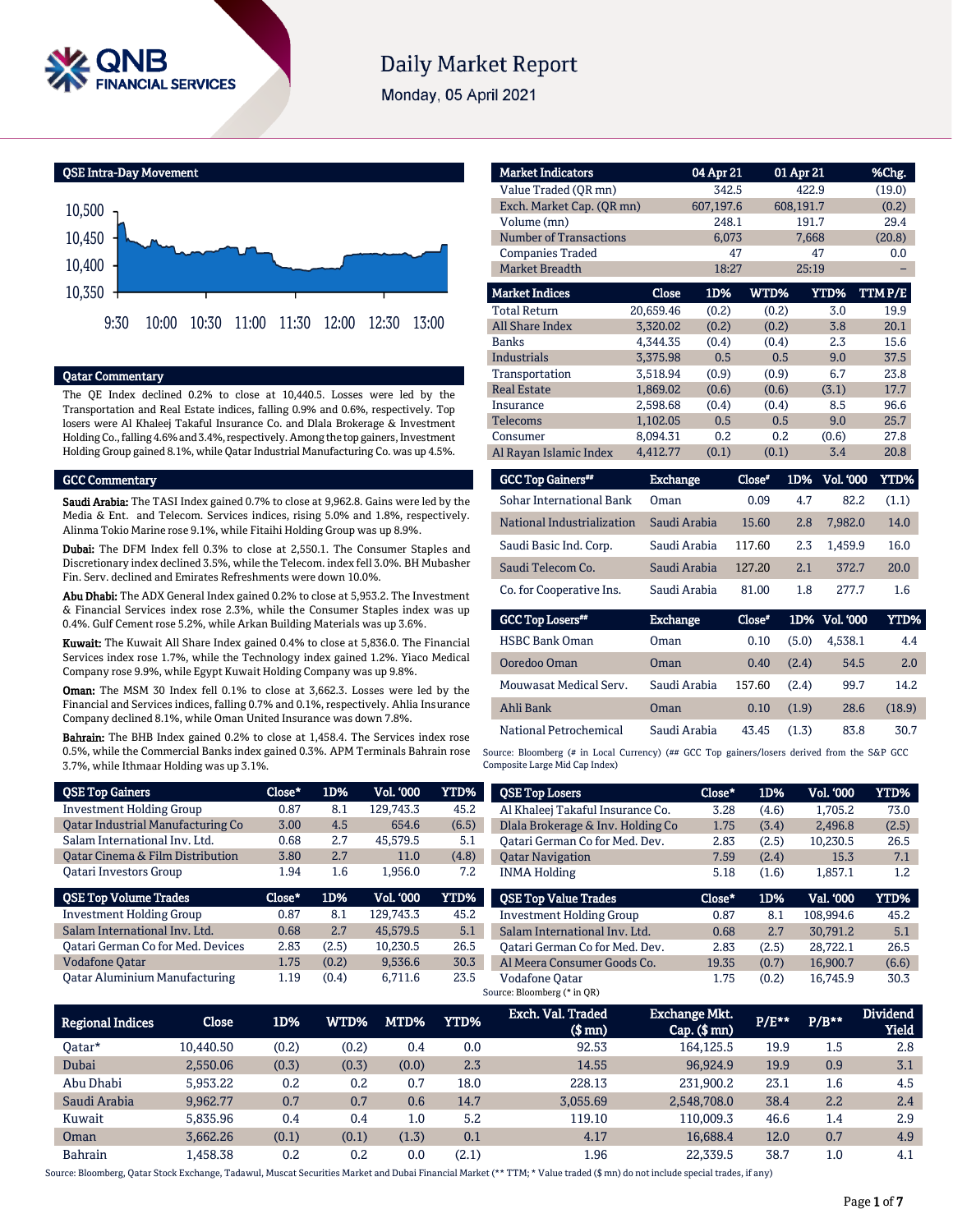### Qatar Market Commentary

- The QE Index declined 0.2% to close at 10,440.5. The Transportation and Real Estate indices led the losses. The index fell on the back of selling pressure from Arab and Foreign shareholders despite buying support from Qatari and GCC shareholders.
- Al Khaleej Takaful Insurance Company and Dlala Brokerage & Investment Holding Company were the top losers, falling 4.6% and 3.4%, respectively. Among the top gainers, Investment Holding Group gained 8.1%, while Qatar Industrial Manufacturing Company was up 4.5%.
- Volume of shares traded on Sunday rose by 29.4% to 248.1mn from 191.7mn on Thursday. Further, as compared to the 30-day moving average of 245.5mn, volume for the day was 1.1% higher. Investment Holding Group and Salam International Investment Limited were the most active stocks, contributing 52.3% and 18.4% to the total volume, respectively.

| <b>Overall Activity</b>        | Buy %* | Sell %* | Net (QR)         |
|--------------------------------|--------|---------|------------------|
| Oatari Individuals             | 49.52% | 52.30%  | (9,545,305.7)    |
| <b>Oatari Institutions</b>     | 21.83% | 14.54%  | 24,982,142.4     |
| Oatari                         | 71.35% | 66.84%  | 15,436,836.7     |
| <b>GCC</b> Individuals         | 1.63%  | 1.86%   | (815,588.3)      |
| <b>GCC</b> Institutions        | 4.34%  | 1.29%   | 10,439,952.9     |
| GCC                            | 5.96%  | 3.15%   | 9,624,364.6      |
| Arab Individuals               | 18.05% | 21.85%  | (13,015,861.3)   |
| <b>Arab Institutions</b>       |        | 0.12%   | (409, 400.0)     |
| Arab                           | 18.05% | 21.97%  | (13, 425, 261.3) |
| Foreigners Individuals         | 3.74%  | 5.02%   | (4,400,928.4)    |
| <b>Foreigners Institutions</b> | 0.90%  | 3.02%   | (7,235,011.6)    |
| <b>Foreigners</b>              | 4.64%  | 8.04%   | (11,635,940.0)   |

Source: Qatar Stock Exchange (\*as a % of traded value)

# Earnings Calendar

| <b>Tickers</b> | <b>Company Name</b>                          | Date of reporting 1Q2021 results | No. of days remaining | <b>Status</b> |
|----------------|----------------------------------------------|----------------------------------|-----------------------|---------------|
| <b>ONCD</b>    | <b>Qatar National Cement Company</b>         | 07-Apr-21                        | 2                     | Due           |
| <b>OIBK</b>    | <b>Qatar Islamic Bank</b>                    | 11-Apr-21                        | $6\phantom{1}6$       | Due           |
| <b>ONBK</b>    | <b>ONB</b> Group                             | 11-Apr-21                        | 6                     | Due           |
| QFBQ           | <b>Qatar First Bank</b>                      | 13-Apr-21                        | 8                     | Due           |
| <b>OFLS</b>    | <b>Qatar Fuel Company</b>                    | 14-Apr-21                        | 9                     | Due           |
| <b>MARK</b>    | Masraf Al Rayan                              | 19-Apr-21                        | 14                    | Due           |
| ABQK           | Ahli Bank                                    | 20-Apr-21                        | 15                    | Due           |
| <b>UDCD</b>    | <b>United Development Company</b>            | 21-Apr-21                        | 16                    | Due           |
| <b>OIGD</b>    | Qatari Investors Group                       | $21-Apr-21$                      | 16                    | Due           |
| <b>QEWS</b>    | <b>Qatar Electricity &amp; Water Company</b> | 25-Apr-21                        | 20                    | Due           |
| <b>DOHI</b>    | Doha Insurance Group                         | 28-Apr-21                        | 23                    | Due           |
| <b>OISI</b>    | <b>Oatar Islamic Insurance Group</b>         | 28-Apr-21                        | 23                    | Due           |
| <b>DHBK</b>    | Doha Bank                                    | 28-Apr-21                        | 23                    | Due           |

Source: QSE

#### News

#### Qatar

 AKHI announces the revised financial statements for the fiscal year ending on December 31, 2020 – Al Khaleej Takaful Insurance Company (AKHI) has disclosed its financial statements ended December 31, 2020 on March 3, 2021, where the net profit QR33,995,424 compared net profit QR28,853,929 for the same period of the previous year. After the approval of the general assembly of the company held on March 28, 2021, to obtain a plot of land worth QR40mn & considering the rest of settlement amount with EX-CEO which is QR76,000,000 as (doubtful debts provision) the amended financial statement reflect losses QR42,004,576 against net profit QR28,853,929. After the amendment, the loss per share became QR0.16 for the period ended to December 31, 2020 as compared to EPS of QR0. 11 for the same period of last year. In 4Q2020, AKHI posted net loss of QR70.8mn as compared to net profit of QR1.0mn in 4Q2019. (QSE)

- QGRI discloses a judgment on Lawsuit Pursuant to Qatar General Insurance & Reinsurance Company (QGRI) disclosure on the registration of a shareholders Lawsuit No. 2367/2020 against the company and its Temporary Board of Directors on November 19, 2020, The "Court of First Instance – circuit number 8" on March 25, 2021 issued its rejection of the Lawsuit and obliged the plaintiffs' to bear the Lawsuit fees. (QSE)
- QGRI announces update on AGM for year 2019 and year 2020 Pursuant to Qatar General Insurance & Reinsurance Company's (QGRI) disclosure on amending the AGM for the year 2019 and 2020 on March 30, 2021, the company announces that the proxies' forms to the second company's Ordinary General Assembly Meeting for the year 2019 and Ordinary General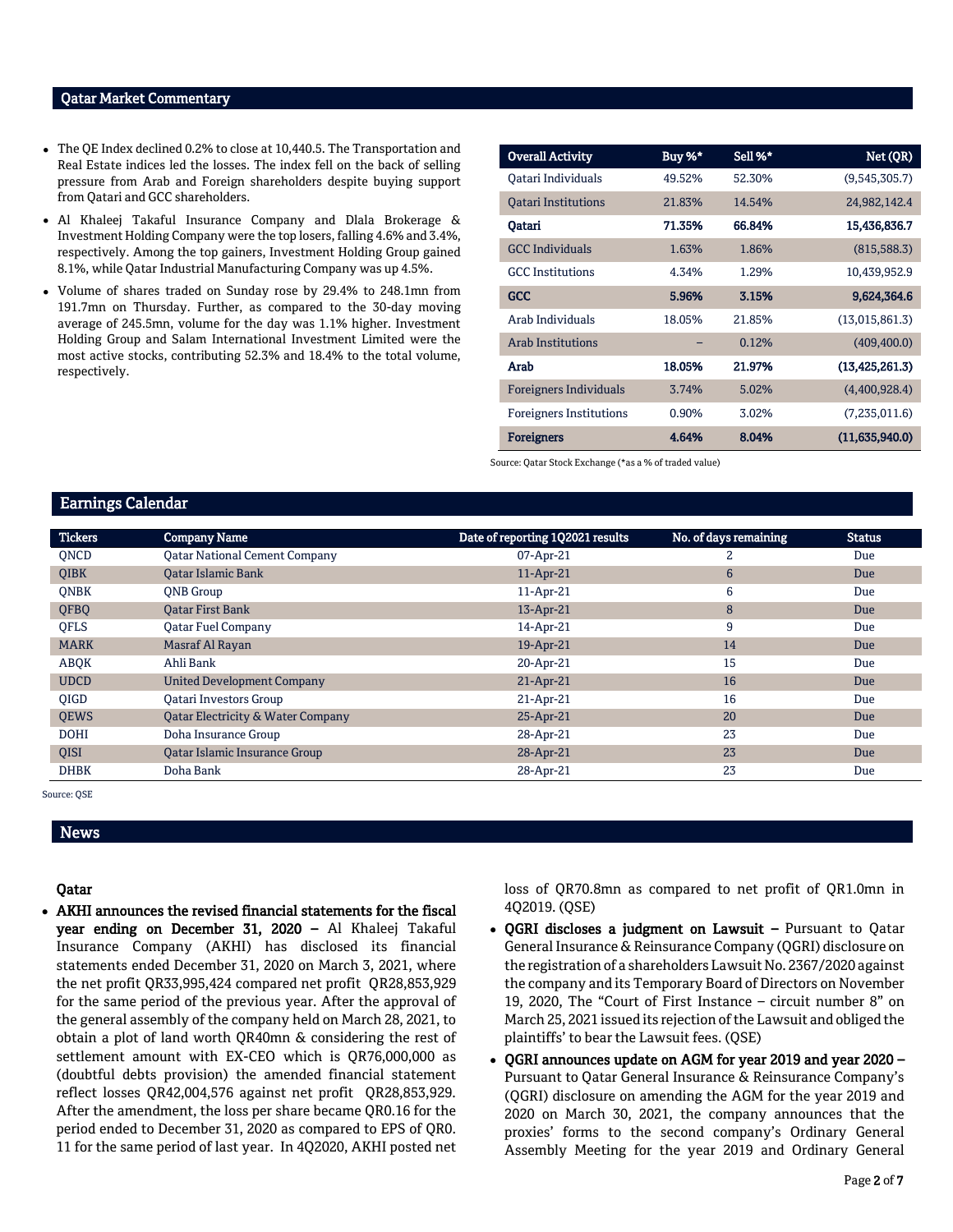Assembly Meeting for the year 2020 have been updated. Therefore, we request the updated forms to be used. The updated proxies form for year 2019 and year 2020 can be found at the company's website and / or premises at Al-Asmakh Street. (QSE)

- Baladna to hold its AGM on April 20 Baladna announced that the AGM will be held on April 20, 2021. In case of not completing the legal quorum, the second meeting will be held on April 28, 2021 to discuss the following agenda  $:-(1)$  To hear and discuss the report of the Board of Directors on the activities and financial position of the company for the year ended December 31, 2020 and approve it and to discuss the company's future plan, (2) To hear and discuss the Statutory External Auditors' report for the year ended December 31, 2020 and approve it, (3) Discuss the company's balance sheet and profit & loss statements for the period ended December 31, 2020 and vote for approval, (4) Approve the Board of Directors' recommendation to distribute cash dividends to the shareholders at a rate of 5.3% of the nominal value of the shares for the year ended December 31, 2020, (5) Discharge the members of the Board of Directors from liability for the year ended December 31, 2020 and approve their remuneration, (6) Discharge the Statutory Auditor from liability for the year ended December 31, 2020, (7) Appoint the Statutory Auditor for the year 2021 and determine their remuneration, (8) Discuss and approve the Company's Corporate Governance report. (QSE)
- IGRD to disclose its 1Q2021 financial results on April 25 Investment Holding Group (IGRD) will disclose its financial statement for the period ending March 31, 2021 on April 25, 2021. (QSE)
- IGRD to hold its investors relation conference call on April 29 Investment Holding Group (IGRD) announced that the conference call with the Investors to discuss the financial results for 1Q2021 will be held on April 29, 2021 at 01:00 PM, Doha Time. (QSE)
- Al Rayan Qatar ETF to disclose its 1Q2021 financial results on April 19 – Al Rayan Qatar will disclose its financial statement for 1Q2021 on April 19, 2021. (QSE)
- QLMI's AGM endorses items on its agenda QLM Life & Medical Insurance Company (QLMI) announced the results of the AGM. The meeting was held on April 4, 2021 and the following resolution were approved:– (1) Directors Report on the activities of the company and its financial positions for the year ended December 31, 2020, and its future plan, (2) The auditor's report for the financial statements 2020, (3) The company's balance sheet and its profit & loss statement for the year 2020, (4) Nondistribution of divided for the year 2020 due to insignificant profits achieved which is not enough to pay appropriate dividend percentage, (5) Discharging the members of the Board of Directors. The Assembly also approved the clause that Qatar Insurance Company (the shareholder owning 25% of the capital) requested to distribute quarterly profits from under the profit account for the year (2021), and authorize the Board of Directors to determine the appropriate amount of distribution and to take the necessary measures for that in accordance with the controls and approval of the Qatar Central Bank and other relevant authorities. (QSE)
- QGRI announces nominees' list for Board Membership Qatar General Insurance & Reinsurance Company (QGRI) announced

that after the closing of the Board Membership nomination for period (2021 – 2023), 23 nomination requests have been received. Upon reviewing the candidates' nomination requests per company's nomination guidelines for the Board Membership and the applicable legislations, the Board of Directors accepted the Nomination and Remuneration Committee recommendation to approve 10 nomination requests and not to approve 13 nomination requests. However, the final list of the board candidates is subject to Qatar Central Bank & other regulatory approvals. (QSE)

- Qatari ports record strong growth momentum in 1Q2021 The container and cargo throughput via Hamad, Doha and Al Ruwais ports recorded strong growth momentum in 1Q2021, hinting at a rebound in Qatar, whose economy is expected to grow fastest at 5% for the whole of this year, according to the official figures. In what showed the momentum in the infrastructure sector, which includes real estate for which the government has accorded top priority in the budget; building materials handled through these ports more than doubled YoY in 1Q2021, said the figures of Mwani Qatar. The general cargo movement through the three ports saw a stupendous 68.57% YoY surge to 274,404 tons in January-March 2021. Hamad Port unlocks the potential for new business opportunities in Qatar as Mwani Qatar surges ahead with the development of sustainable ports as well as an integrated logistics chain that is aligned with the Qatar National Vision 2030. The container handling through these three ports stood at 335,928 TEUs (twenty-foot equivalent units), which grew 22.39% YoY in the review period. Hamad Port container terminals were made with universal specifications to facilitate expansion of container handling and to meet trade needs. Qatar's share in the overall Middle East trade is expected to significantly increase with the robust technological infrastructure supporting the Hamad Port's second container terminal (CT2). In 2019 Mwani Qatar and Swiss-based Mediterranean Shipping Company (MSC) had entered into a pact that saw Hamad Port become a regional hub for the Swiss company's trans-shipment business. Hamad Port will handle some 100,000 TEUs per year for MSC from 2020, with capacity growing to 1mn TEUs, which will be one-third of the overall capacity of the CT2. The building materials handled through the three ports more than doubled YoY to 198,950 tons in January-March 2021. The rebound of business activities, especially in the construction sector, rather corroborates the Qatar Financial Centre's positive outlook on the non-energy private sector. The three ports together handled 19,729 vehicles in the first three months of this year, which however registered a 3.65% decline on a yearly basis. (Gulf-Times.com)
- Building sales generate QR258mn in a week, says Ezdan report The weekly property market has witnessed sale deals worth QR431.5mn, where building sales formed the chunk generating up to QR258mn or 59.8% of the total sales volume, while land lots generated up to QR173.4mn or 40.1% of the total sales, according to the latest Ezdan Real Estate (Ezdan) report. From March 21 to 25, market activity showed that registered property sales were distributed among the municipalities of Umm Salal, Al Khor, Al Dhakhira, Doha, Al Rayyan, Al Shamal, Al Daayen, and Al Wakra. Doha Municipality ranked first in terms of value through the sale of a residential building in Fereej bin Omran at a value of QR23mn. (Gulf-Times.com)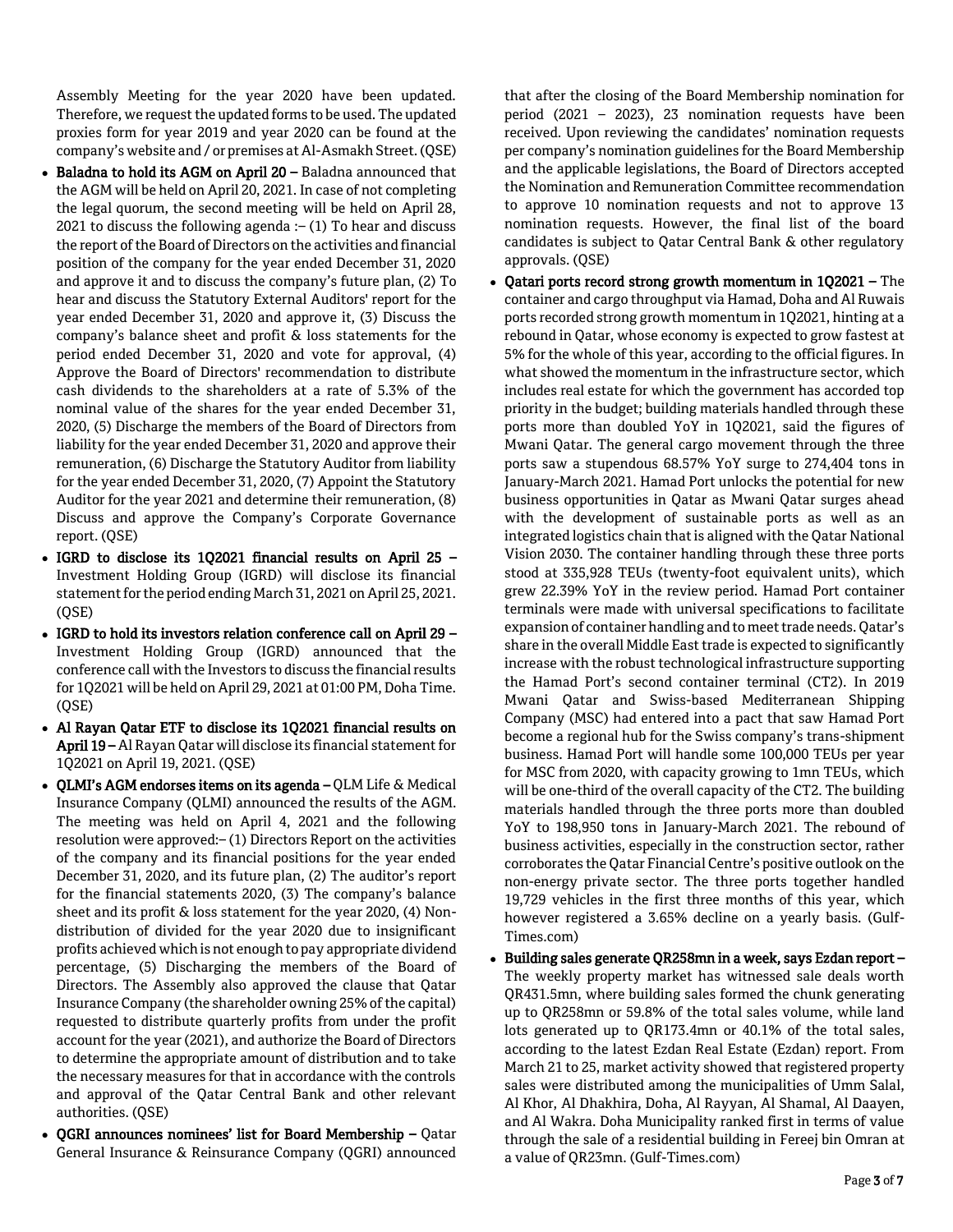- Qatar's healthcare industry to reach \$12bn by 2024 Medical tourism is expected to gain prominence in Qatar and be a focal point for the government's strategy to diversify the economy away from oil, according to a report from Mashreq and the research firm Frost & Sullivan. With the gradual emergence of top-notch tourism infrastructure and visa-free access to more than 80 countries, the report said, Qatar is on the right track to developing as a world-class medical tourism hub. The Mashreq-Frost & Sullivan report forecasts that the private sector will play a bigger role in healthcare infrastructure and delivery in the future in Qatar. "This is in line with the Ministry of Public Health's long-term target of reaching 5,700 hospital beds by 2033," the report said. Over the past few decades, the report said, Qatar's government has been investing heavily in developing an integrated healthcare system that offers high-quality services. As a consequence, the healthcare industry has witnessed unprecedented growth and is estimated to reach \$8.8bn in 2020 and \$12bn by 2024, reflecting an incredible growth of 360% compared to 2010. Sustaining this pace, Qatar's healthcare system is likely to outperform its GCC neighbors within the next few years. There has been a significant expansion of infrastructure and range of services in the Qatari healthcare system. The number of hospital beds reached 3535 in 2018, marking an additional 908 beds since 2016. "The Qatari government is constantly trying to upgrade the quality of its health services by using advanced technology and international expertise. Together, the medical device, medical imaging, and IVD markets are estimated to be worth \$0.35bn in 2020," the report said. The market for medical equipment, in particular, is expected to grow over the next five years. Currently, the market relies on imports led by the US, followed by Europe and Asia due to the current lack of local production capacity in the area. "Qatar is also pursuing various R&D initiatives and giving high priority to scientific research in support of Qatar National Vision 2030 goals. Although Qatar's pharmaceuticals industry is still in its nascent stages, numerous start-ups and research projects are helping to establish the country as a centre for academic excellence and Medtech R&D," the report said. (Qatar Tribune)
- Qatar participates in MENA-OECD ministerial conference The State of Qatar participated in the Ministerial Conference for the Middle East and North Africa and Organization for Economic Cooperation and Development (MENA-OECD), which was organized by the Organization for Economic Co-operation and Development Initiative for the Middle East and North Africa Region on Governance and Competitiveness for Development, in cooperation with the government of Tunisia, under the title "Designing a Roadmap to Recovery in the Middle East and North Africa" via visual communication technology. The conference focused on strategies to ensure comprehensive recovery after the COVID-19 pandemic. It brought together representatives from the governments of the Middle East and North Africa, the Organization for Economic Cooperation and Development, regional partners, international organizations, the private sector and civil society. The conference culminated in the adoption of a Ministerial Declaration on Governance and Competitiveness, which set out guidelines and mutual commitments for cooperation between the governments of the Mena region and the OECD from 2021-2025. It should be noted that in 2005 the General Secretariat of the OECD launched OECD Initiative for

the Middle East and North Africa Region on Governance and Competitiveness for Development to facilitate cooperation between the Organization and the countries of the region to promote sustainable growth policies. (Gulf-Times.com)

# International

- World economy risks 'dangerously diverging' even as growth booms – The world economy is on course for its fastest growth in more than a half century this year, yet differences and deficiencies could hold it back from attaining its pre-pandemic heights any time soon. The US is leading the charge into this week's semi-annual virtual meeting of the International Monetary Fund, pumping out trillions of dollars of budgetary stimulus and resuming its role as guardian of the global economy following President Joe Biden's defeat of "America First" President Donald Trump. Friday brought news of the biggest month for hiring since August. China is doing its part too, building on its success in countering the coronavirus last year even as it starts to pull back on some of its economic aid. Yet unlike in the aftermath of the 2008 financial crisis, the recovery looks lopsided, in part because the rollout of vaccines and fiscal support differ across borders. Among the laggards are most emerging markets and the euro area, where France and Italy have extended restrictions on activity to contain the virus. "While the outlook has improved overall, prospects are diverging dangerously," IMF Managing Director, Kristalina Georgieva said last week. "Vaccines are not yet available to everyone and everywhere. Too many people continue to face job losses and rising poverty. Too many countries are falling behind." (Bloomberg)
- Biden will push through infrastructure plan if no Republican support - US President, Joe Biden would be willing to push through his \$2tn infrastructure plan without the support of Republican lawmakers if he cannot reach a bipartisan deal, Energy Secretary, Jennifer Granholm said on Sunday. Granholm said Biden would prefer that his plan have Republican backing but, if that does not work, he would likely support using a procedural strategy called reconciliation to allow Democrats to pass it in the Senate. "As he has said, he was sent to the Presidency to do a job for America. And if the vast majority of Americans, Democrats and Republicans, across the country support spending on our country and not allowing us to lose the race globally, then he's going to do that," Granholm said on CNN's "State of the Union." Most Americans currently support the Democratic president's plan, said Granholm, one of several senior Biden administration officials who promoted the proposal on television news shows on Sunday. (Reuters)
- Biden economic advisor says job growth goal of infrastructure plan – US President, Joe Biden's \$2tn infrastructure plan contains investment that will foster job growth in the short- and long-term, including child care funding so more Americans get back to work, his top economic advisor said Sunday. Biden's blueprint to revitalize America's infrastructure is designed to create more jobs and keep the economy going as the United States emerges from the coronavirus pandemic, Director of the National Economic Council, Brian Deese said in an interview with "Fox News Sunday." "But let's also think for the longer term, about where those investments that we can make that will really drive, not just more job growth but better job growth, not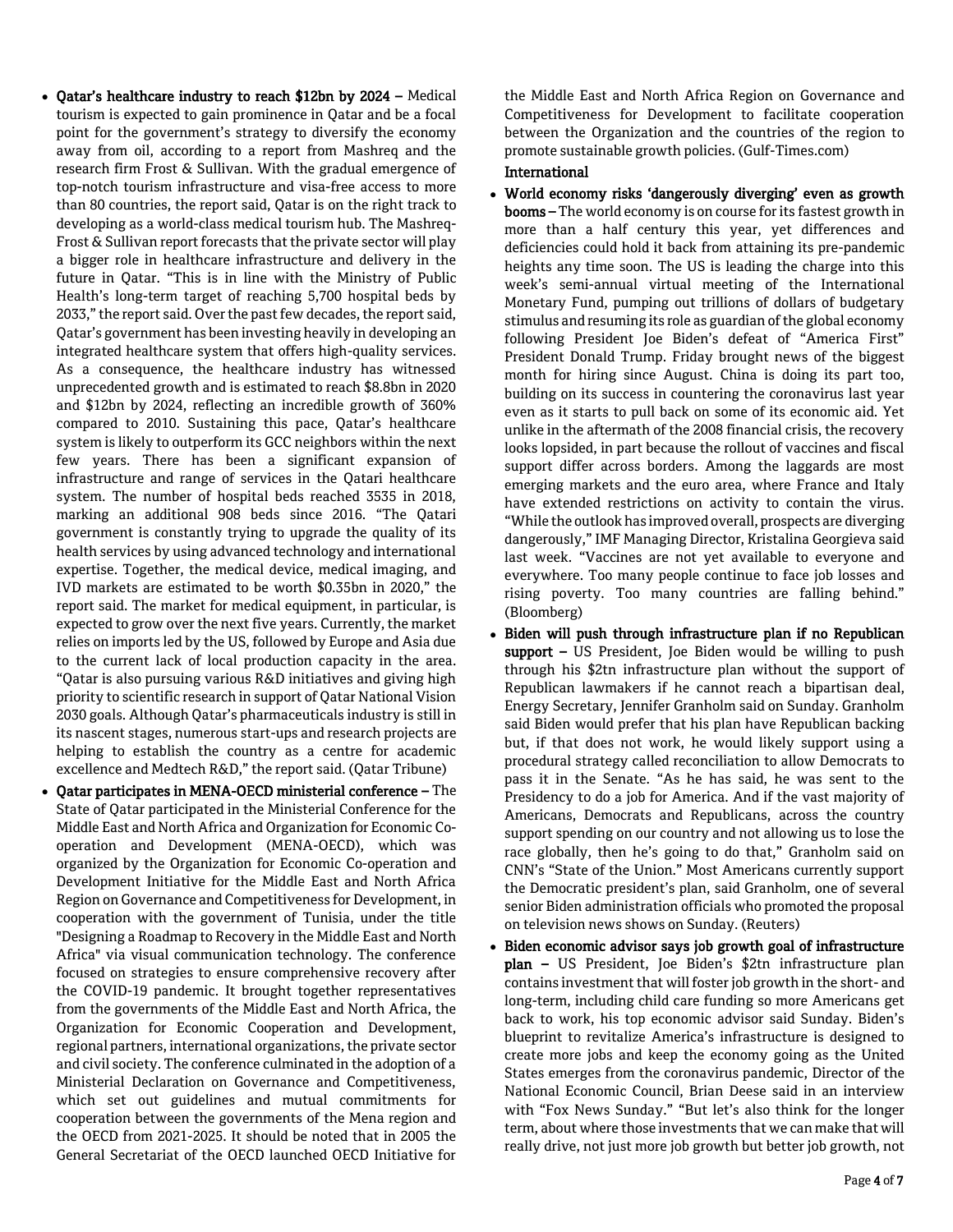just job growth in the short term but job growth for long term, by investing in our infrastructure, by investing in our research and development, in a way that we haven't since the 1960s," he said. (Reuters)

- France lifts 2021 deficit, debt forecasts France's public deficit is expected to reach 9% of GDP in 2021, French Finance Minister, Bruno Le Maire said, up from a previous forecast of 8.5% as the country enters its third national coronavirus lockdown. The change follows a downward revision of France's growth forecast from 6% to 5% for this year, taking into account the effect of new restrictions throughout April brought in to tackle the COVID-19 pandemic. Schools are set to shut and non-essential shops have closed. Le Maire, speaking on LCI TV, said France's public debt was set to reach 118% of GDP this year, up from its latest forecast of 115%. In yet another estimate before that, Le Maire had said in December public debt could reach 122% of GDP. Like many countries in Europe, France has ploughed billions of euros into propping up struggling companies with state-backed loans as well as helping them with rents and partial unemployment schemes. (Reuters)
- Japan's service sector contracts at slower pace Japan's services sector activity extended declines in March as businesses struggled to fully shake off the impact of the coronavirus pandemic, a private survey showed, but the pace of the downturn was the slowest since January last year. Some businesses said that an easing of coronavirus-related curbs that were imposed from early January for Tokyo and other prefectures led to a modest recovery in demand. The final au Jibun Bank Japan Services Purchasing Managers' Index (PMI) rose to a seasonally adjusted 48.3 from the previous month's 46.3 and a preliminary 46.5 reading. That meant service-sector activity stayed below the 50 level that separates contraction from expansion for a 14th consecutive month, but the pace of decline was the slowest since the start of the sequence. "Latest PMI data indicated softer reductions in both business activity and new orders, with the former falling at the softest pace in 14 months," Economist at IHS Markit, Usamah Bhatti said which compiles the survey. "Overall private sector activity broadly stabilized in March, led by a solid expansion in Japanese manufacturing output." (Reuters)
- Japan's ruling party executive signals chance of extra budget to combat COVID-19 pain – Japan may need to compile a supplementary budget for the current fiscal year to combat the economic blow from the coronavirus pandemic, a senior ruling party official was quoted as saying in a television program that ran on Sunday. "If there's any shortage of funds, we'd like to always respond aggressively including by compiling a supplementary budget," the Ruling Liberal Democratic Party's Secretary General, Toshihiro Nikai said in the program. Japan's parliament last month passed a record \$963bn budget for the fiscal year that began in April, which features a 5tn Yen fund set aside for emergency spending related to the pandemic. Government officials have said the emergency reserves would be enough to meet near-term spending to deal with the crisis. (Reuters)

# Regional

 GCC states look beyond COVID-19 by rethinking role of expats and tax – Labor reform developments in the GCC are indicative

of a broader trend of rethinking the roles and rights of expatriates, who were long assumed to be temporary residents in a transitional phase of development. As Governments look ahead to transform the region and create new avenues of growth, opportunity and resilience, the value of talented and wealth-creating expats should not be ignored, said PwC in its latest Middle East Economy Watch titled 'The GCC rethinks expats and tax as it looks beyond COVID-19', which was launched yesterday. Considering the changes faced in the region over the last year, the report looks at two trends in the GCC which predate the crisis but have been amplified by it, as diversification becomes more important than ever: expats and taxation. Qatar Country Senior Partner at PwC, Bassam Hajhamad said: "Qatar has led the way on long-term residency schemes; focusing on improving worker rights and their wellbeing. For the same reason, a minimum wage was set last year for all workers. These labor reforms implemented over the past years have been welcomed by the international community, who applauded the country's move to a more dynamic and attractive labor environment." (Peninsula Business)

- Saudi Arabia increases Arab light crude oil price to Asia in May Saudi Arabia increased the price of its Arab light crude for the Asian market by \$0.4/barrel in May, compared to April, and lowered those for the US and European markets by \$0.1/barrel and \$0.2/barrel respectively, according to a statement from oil producer Saudi Aramco. It set the Arab light price for Asia at +\$1.8/barrel versus Oman/Dubai average, at +\$0.85/barrel versus ASCI for the US and at -\$2.4/barrel versus ICE Brent for Europe, the company said. (Reuters)
- Saudi National Bank names Khudairy as Chairman following NCB-SAMBA merger – The Saudi National Bank, formed after the merger of National Commercial Bank and SAMBA Financial Group, named Ammar Abdul Wahed al-Khudairy on Sunday as Chairman of the newly merged bank. Khudairy will replace Saeed Mohammed Alghamdi, who was earlier named as Managing Director and CEO of Saudi Arabia's biggest lender, the bank said. Yazeed Abdulrahman al-Humied was named Vice Chairman of board, the statement said. (Reuters)
- Saudi National Bank's board proposes dividends for 2020 Saudi National Bank, the newly-formed entity resulting from the merger between National Commercial Bank (NCB) and Samba Financial Group, announced that the board of directors recommended a cash dividend of SR0.80 after deducting Zakat for 2020. The board proposed total dividends of SR3.58bn, representing 8% of the capital, distributed over 4.478bn shares, the bank said in a bourse disclosure on Sunday. The eligibility of the dividends will be for shareholders owning shares at the end of the trading day of the general assembly, which will be announced later, and registered at the Depository Center at the end of the second trading day following the date of the general assembly. Details of dividends distribution dates and process will be announced later. (Zawya)
- UAE says it is investing \$3bn in Iraq The UAE will invest \$3bn in Iraq, it said in a joint statement at the end of Iraqi Prime Minister, Mustafa Al-Kadhimi's visit to UAE, state news agency (WAM) reported. "UAE announced its investment of three billion dollars in Iraq. The initiative aims to strengthen economic and investment relations, create new opportunities for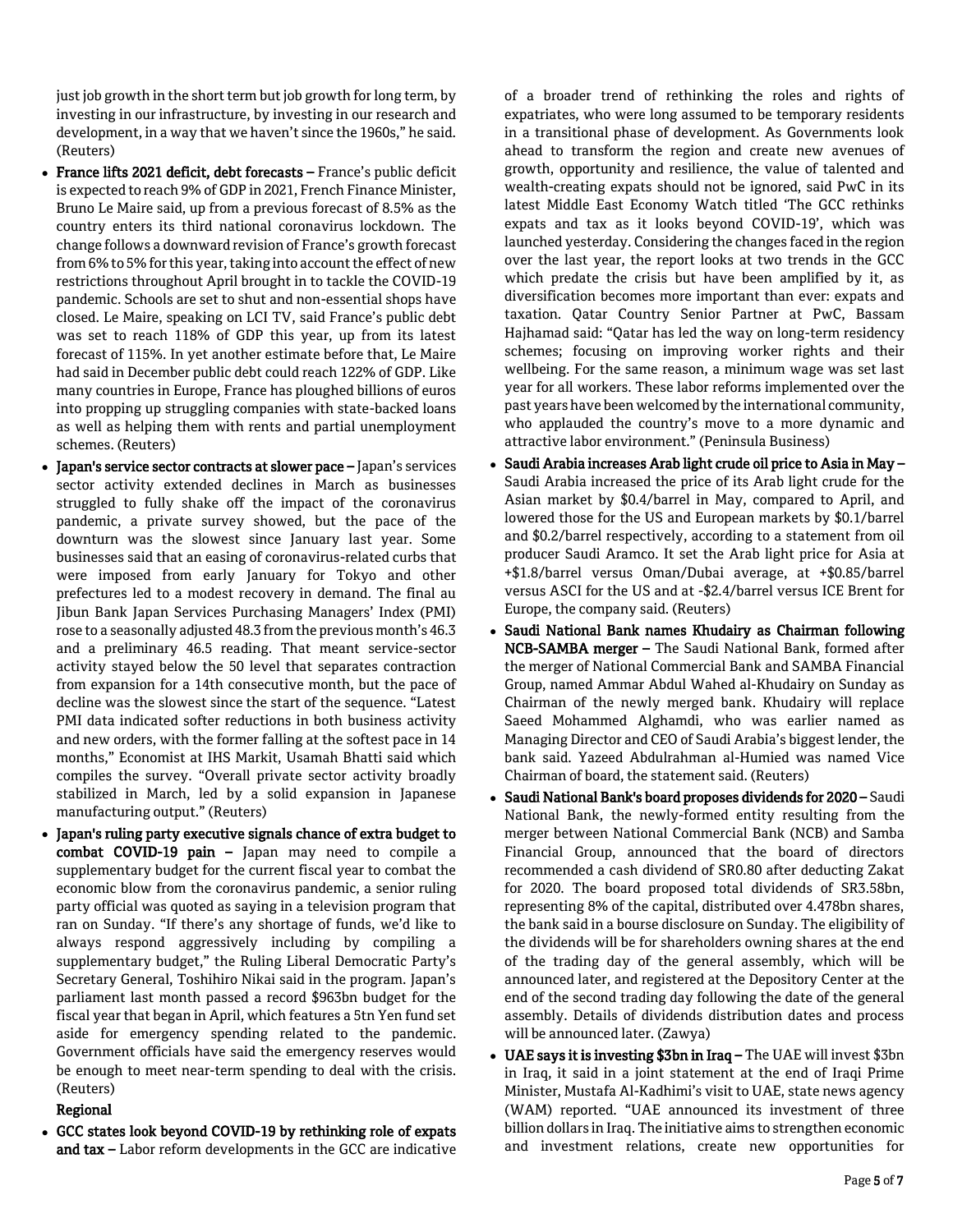cooperation and partnership, and advance economic, social, and developmental growth in support of the brotherly Iraqi people," the statement said, according to WAM. (Reuters)

- Dubai's Tristar sets price range for IPO, implies market cap of up to AED3.24bn – Logistics firm Tristar set the price range for its initial public offering on Sunday at AED2.20 to AED2.70 per share, in what would be only the financial hub's second listing in three years., implying a market capitalization of AED2.64bn to AED3.24bn. Proceeds from its primary offering will be approximately AED438mn to AED537mn, Tristar said. It expects to raise another AED90mn to AED240mn from a secondary offering, which will come from selling shares held by existing shareholders, the company said. Tristar began its public share sale on Sunday, the first on Dubai's DFM exchange since 2017, and will close on April 15. The Group said it recorded a consolidated revenue of \$453.4mn, and earnings before interest, tax, depreciation and amortization (EBITDA) of \$103.6mn for 2020. BofA Securities and Citigroup have been hired as global coordinators and joint bookrunners on the deal. First Abu Dhabi Bank and HSBC Bank Middle east Limited are regional coordinators. Societe Generale is a joint bookrunner and Kuwait Financial Centre is a co-lead manager. Moelis is acting as an independent financial advisor to Tristar. (Reuters, Bloomberg)
- ADNOC sets March Murban crude OSP at \$65.17/bbl Abu Dhabi National Oil Co. (ADNOC) set the official selling price of its Murban crude for March at \$65.17/barrel, according to a statement from the UAE-based state oil producer. (Reuters)
- ADIB provides financing for Albilad Capital's acquisition of PwC HQ in Northern Ireland – Abu Dhabi Islamic Bank (ADIB) has provided structured Islamic financing for Albilad Capital's acquisition of the PwC HQ in Belfast, comprising the largest office transaction in Northern Ireland and the first major property investment in the country by a Middle East investor. The property, known as Merchant Square, is situated at the heart of the Belfast Business District. The building extends to 240,713 square feet, providing 6 ground floor retail units with 225,000 square feet of Grade A office accommodation spread over 9 upper floors. The property has recently been extensively renovated and extended with the works completing in mid-2020. The property is the first privately built commercial building of its kind in Northern Ireland to be awarded 'Excellent' status by BREEAM UK, which assesses new and refurbished buildings according to the environmental sustainability standards. (Zawya)
- Kuwait's IFA unit to invest in Islamic insurance company in Pakistan – The board of First Takaful Insurance Company, a 53.447%-owned subsidiary of International Financial Advisors (IFA), has approved to enter into a new investment in an Islamic insurance company, under establishment in Pakistan. The maximum value of the approved investment amounts to \$3mn, according to a bourse filing on Sunday. Hence, the investments of First Takaful Insurance will rise by \$3mn and decline from prepaid investments of \$3mn. The insurance company in Pakistan will focus on offering a savings insurance product to enable Muslims with limited income to perform the pilgrimage. (Zawya)
- Oman borrowed OMR600mn from sovereign fund, OMR1.77bn from other sources – Oman has borrowed OMR600mn from its

sovereign fund, the Oman Investment Authority, and another OMR1.77bn through external and internal borrowings to partly finance its 2021 budget, the finance ministry said. The total borrowing of OMR2.37bn is 56% of the OMR4.2bn worth of financing required this year, the ministry said in its March fiscal performance report. The report came as rating agency S&P last week affirmed its 'B+/B' long- and short-term foreign and local currency sovereign credit ratings on Oman. S&P expects the increase in the Omani government's net debt to remain elevated through 2024, but it should decelerate relative to 2020, on the back of higher oil prices and a fiscal reform plan. Oman faces large external debt maturities of \$10.9bn over 2021-2022, the rating agency said, expecting it will have to rely on external debt to fund the deficits and maturing debt. Oman was the first Gulf government to tap the international markets this year, raising \$3.25bn in January. It also signed a \$2.2bn loan in early March with a large group of banks. The fiscal report said Oman, as of end-March, still required OMR1.83bn in financing for this year. By end-February, Oman had paid OMR144mn in debt servicing and repaid OMR563mn in principal for some loans, the report said. (Reuters)